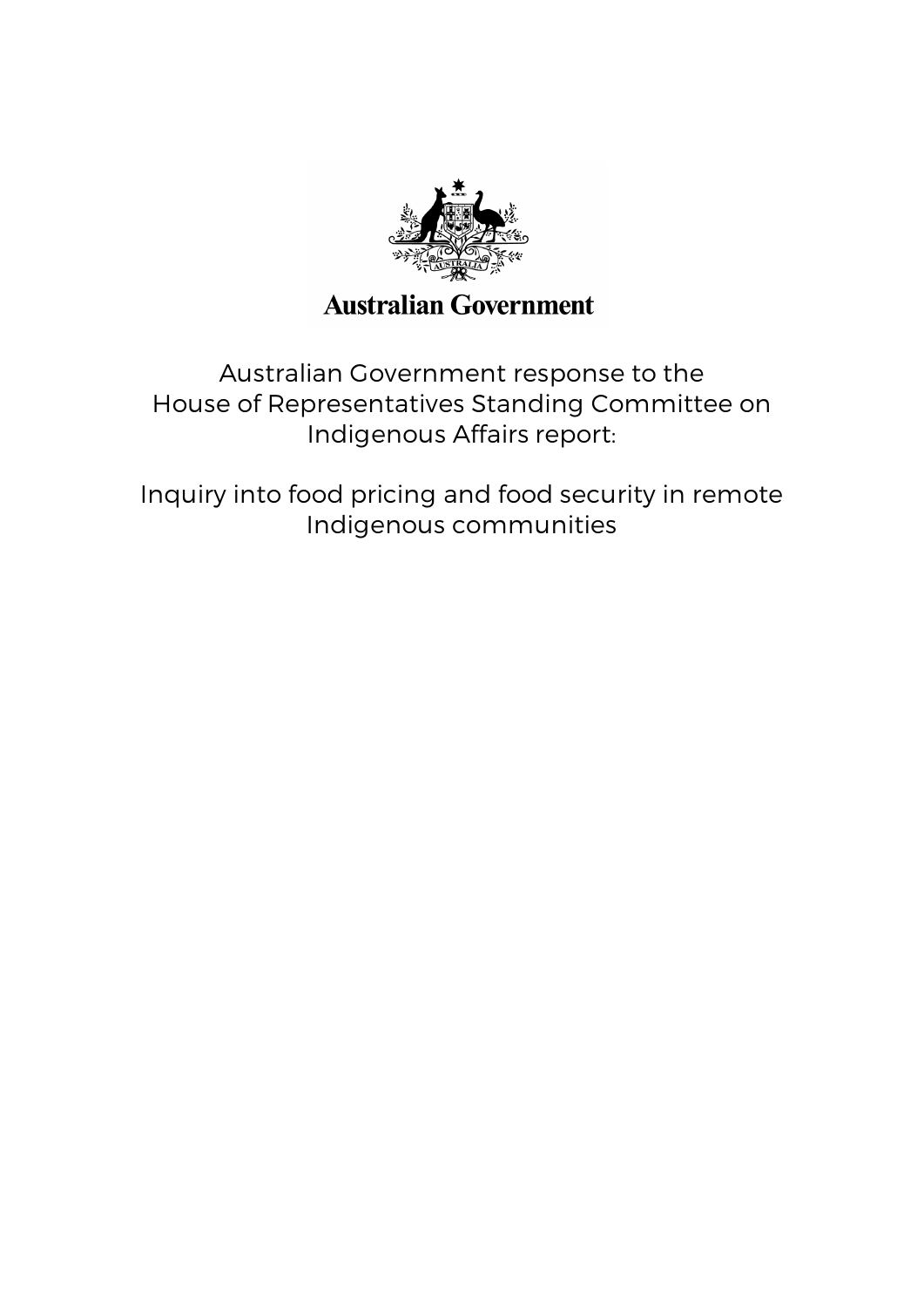# 2 DECEMBER 2021

The Australian Government welcomes the report by the House of Representatives Standing Committee on Indigenous Affairs (the Committee) and its recommendations. Food security in remote Indigenous communities is a long-standing issue. The Government is committed to improving food security and the availability of affordable, fresh and nutritious foods in remote Indigenous communities.

#### RECOMMENDATION 1

The Committee recommends that the Treasurer direct the Australian Competition and Consumer Commission to undertake an enhanced market study into food and grocery prices in remote community stores. This study should make recommendations about how to increase competition in remote areas and put downward pressure on food prices.

The study should also identify better complaints handling mechanisms for people in remote communities, any changes to the consumer protection laws that might need to be made to address price gouging in these communities, which the current laws do not address, and a consideration of the impact, if any, of rebates.

The study should also recommend ways in which remote community members can be better informed of their rights as consumers, especially the right to make complaints.

#### The Australian Government **does not support** the recommendation.

A further inquiry is unlikely to provide new insights into the drivers of higher prices in remote community stores. The Inquiry report found high prices appear to be reflective of the genuine cost of operating supermarkets in remote communities and the Committee did not find evidence of systemic price-gouging.

In relation to informing remote community members of their rights, the ACCC will continue to work on a range of engagement activities through the National Indigenous Consumer Strategy, which involves co-operation with state and territory consumer protection agencies and non-government organisations on education and outreach.

## RECOMMENDATION 2

The Committee recommends that the Australian Government establish a real-time price monitoring and disclosure mechanism through a point of sale data system across all remote community stores. Such a system should allow for real time information about changes in price and patterns of consumption and supply. The price monitoring system should be reported and made publicly available by the NIAA.

The Australian Government **notes** the recommendation for a real-time price monitoring mechanism.

The Australian Government will assess feasibility of this recommendation, including:

- policy objectives of the mechanism
- value proposition including forecast of effect on consumer prices from greater disclosure
- costs to establish and maintain the mechanism/lessons from similar initiatives
- issues in relation to store participation in the mechanism including compliance costs
- data management and use of data generated through the mechanism, and
- legislative implications.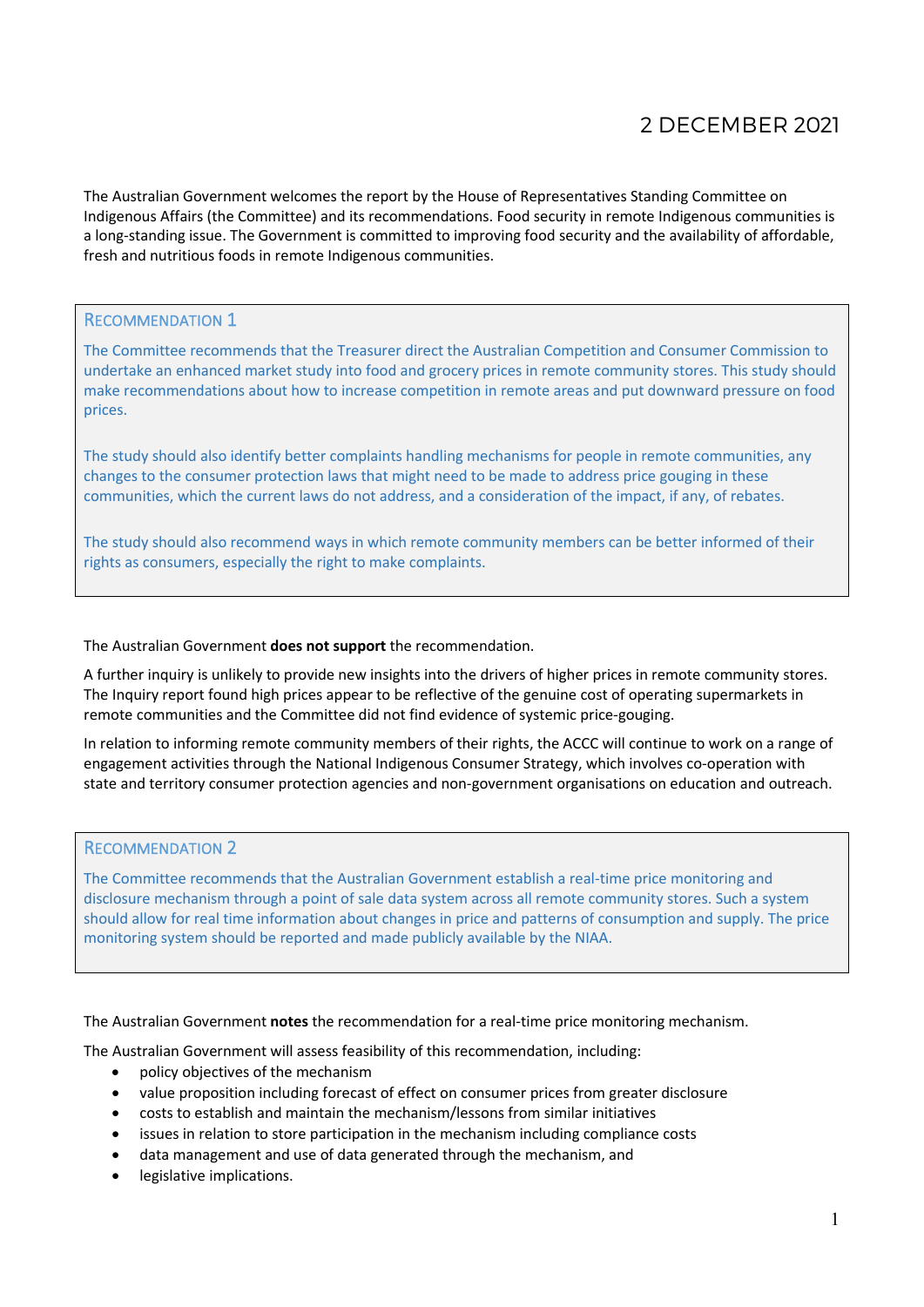The Australian Government will also assess the interaction between the proposed price mechanism and Recommendation 6 - the Australian Government institute a national scheme of licensing and inspection of remote community stores, and Recommendation 10 - the Australian Government, in partnership with the States and Territories and First Nations people, develop a strategy for food security and nutrition for remote First Nations communities.

# RECOMMENDATION 3

The Committee recommends that the Australian Government investigate the need for upgrading the infrastructure and shipping lanes in the Torres Strait and coastal areas of the Northern Territory, and road infrastructure into remote communities, to improve the supply of food to remote First Nations communities.

The Australian Government **notes** the recommendation.

Since 2013, the Australian Government has committed almost \$6.5 billion to critical road infrastructure in northern Australia to enhance road reliability, better connect industry to market and provide improved access for communities. Under existing planning processes, there are mechanisms in place to identify the needs and priorities for upgrades to road infrastructure to support remote communities, including coastal areas of the Northern Territory. Some recent examples of investments include:

- \$20.6 million in Australian Government funding to seal and improve the flood resilience of the Great Northern Highway between Broome and Kununurra in WA.
- \$180 million in Australian Government funding to seal, widen and improve flood resilience along the Central Arnhem Road in the Northern Territory.
- Over \$9 million in Australian Government funding to seal the Tanami Road into Yuendumu in the Northern Territory.
- \$190 million in Australian Government funding to undertake more sealing and flood resilience works in priority sections between Cooktown and Weipa in Queensland. These works build on the \$220.8 million funding that completed over 173 kilometres of sealing works along the Peninsula Development Road in Cape York in December 2019.

The Australian Government's Remote Airstrip Upgrade (RAU) program provides grants to upgrade remote and very remote aerodromes across Australia. Improved air access for remote airstrips facilitates improved delivery of essential goods and services such as food supplies, health care, community mail and passenger air services. Round seven of the RAU announced in May 2020 provided \$9 million for 45 projects including \$436,200 for two coastal Northern Territory aerodromes, \$2.1 million for eight aerodromes in far north Queensland and \$450,401 to Ardyaloon on the Dampier Peninsula in the Kimberley region. Round eight of the RAU announced in May 2021, provided \$8.2 million for 46 projects. This included \$800,000 for three coastal Northern Territory aerodromes and \$1.9 million for six aerodromes in far north Queensland. Examples include:

- \$500,000 as part of a \$1.8 million project delivered in conjunction with the Northern Territory Government, to re-seal and re-paint line markings on the runway, taxiway and apron at Elcho Island aerodrome. This will ensure the communities of Galiwin'ku and the surrounding homelands continue to have a safe connection to the mainland for essential goods and services.
- \$371,800 to the Cook Shire Council, Queensland to reseal the Coen aerodrome runway in far north Queensland to ensure the community continues to have safe air access.
- \$288,372 to the Aurukun Shire Council, Queensland to install Precision Approach Path Indicator (PAPI) lighting at Aurukun Airport.
- \$68,447 to the Pormpuraaw Aboriginal Shire Council, Queensland to replace fencing around the Pormpuraaw Airstrip to prevent animal incursions.
- \$248,500 to the Wirrimanu Aboriginal Corporation to upgrade Balgo Hill Aerodrome (resheeting and lighting works). Balgo in the Kimberley region is one of Australia's most remote and largest Indigenous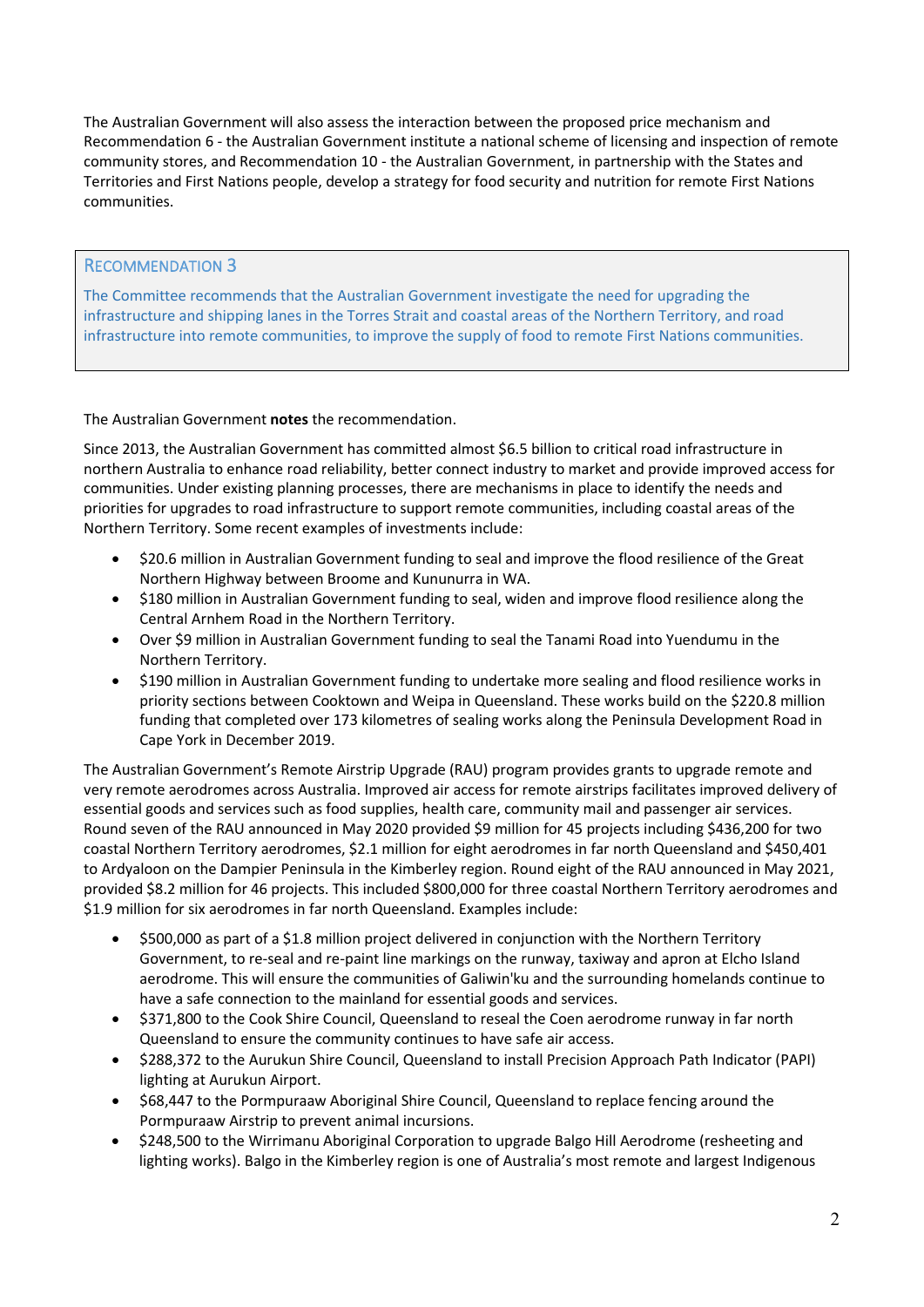communities, and relies on the Balgo aerodrome for delivery of essential goods including food supplies especially during the wet season when roads are cut off.

In addition, the Government delivers the Remote Air Services Subsidy Scheme (RASS) with approximately \$13.5 million indexed annually, subsidising weekly flights to some 269 remote communities and stations including 86 Indigenous communities. The RASS Scheme subsidises a regular weekly air transport service for the carriage of passengers and goods such as educational materials, medicines, fresh foods and other urgent supplies to communities in remote and isolated areas of Australia. There are ten RASS regions including Cape York and the Gulf Country in far north Queensland and the region north of Tennant Creek in the Northern Territory.

Shipping channels are a joint responsibility of Australian, State and Territory Governments, however matters around channel depth and dredging to access small remote community ports are generally a state government responsibility. There are a number of grant and other funding programs that provide support for improving regional infrastructure, that may be used to improve barge access to remote communities including the Building Better Regions Fund.

#### RECOMMENDATION 4

The Committee recommends that the Australian Government encourage the establishment of more local distribution centres by wholesalers in major regional centres closer to remote communities.

The Australian Government **supports** the recommendation and recognises the value of increasing the number of local distribution centres located closer to remote communities. The National Indigenous Australians Agency will continue to engage with wholesalers in support of the recommendation.

#### RECOMMENDATION 5

The Committee recommends that an independent review of the outcomes and quality of governance training conducted by ORIC be undertaken so that in future training be available in language, and that evidence be collected that those who have completed the training actually understand their duties and obligations as directors.

Completion of initial governance training and some level of continuing professional development for directors and staff should also become part of the national licensing scheme.

The Australian Government **supports in principle** the recommendation.

The Australian Government agrees the quality and outcomes of governance training conducted by the Office of the Registrar of Indigenous Corporations (ORIC) is important. ORIC is currently implementing a reform program that includes redesigning its training materials to better meet client needs and developing measures of impact of its services on strengthening organisations' governance. ORIC is also adjusting its engagement approach with participants to a longer-term capacity-building journey more akin to a coaching and mentoring program. These major reform changes are expected to provide better quality development for participants and improve ORIC's ability to measure outcomes.

Underpinning many of the reforms is a 2020 independent review of ORIC's governance training program and its components. The reformed program content being developed by ORIC in response to the review, has been designed by a team with expertise in governance, adult learning and cultural advisers. Programs are due to be piloted in 2021 and once refined, ORIC will tailor workshops to suit different sectors – community stores are an identified priority area for tailored training.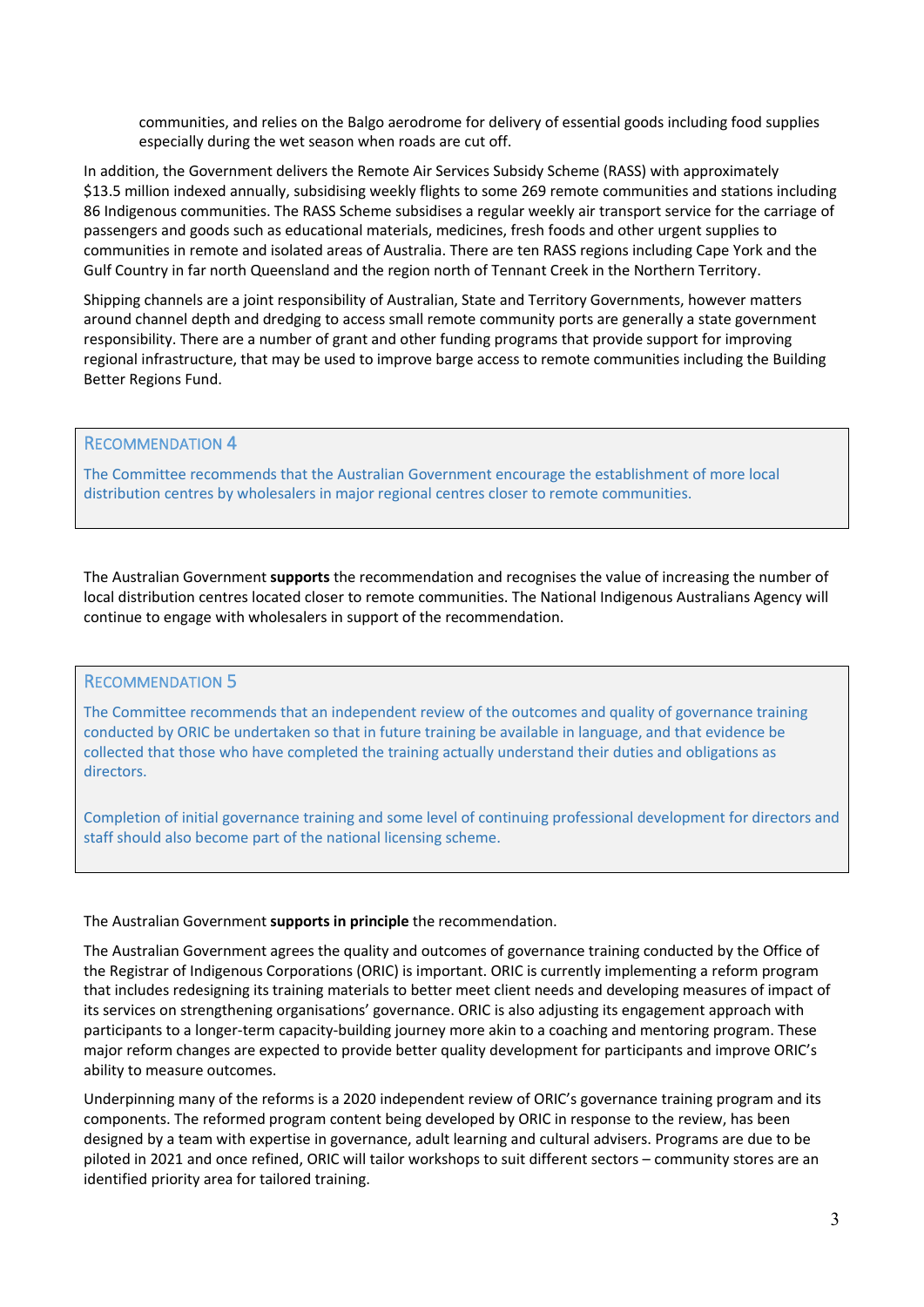ORIC acknowledges the recommendation's reference to language, however due to participation in many training programs of individuals from a range of corporations, locations and language groups, ORIC is unable to deliver training specifically in Indigenous languages. ORIC does use, and will continue to use, interpreters when working with distinct corporations when appropriate, available and cost effective.

Inclusion of completion of initial governance training and some level of continuing professional development for directors and staff will be considered in the implementation approach to Recommendation 6.

Through ad hoc consultation with the sector ORIC notes a continuing obstacle to directors engaging in professional development, either facilitator-led training or self-directed activities, is the competing pressures and demands on their time. It can be challenging to negotiate with employers for time away from their duties.

#### RECOMMENDATION 6

The Committee recommends that the Australian Government institute a national scheme of licensing and inspection of remote community stores.

The Australian Government **supports in principle** the recommendation.

The Australia Government has referred this recommendation to the Indigenous Affairs Taskforce of the National Federation Reform Council. The intent is for the Indigenous Affairs Taskforce to consider related elements of the Committee's report (see response to Recommendation 10).

RECOMMENDATION 7

The Committee recommends that the Stronger Futures in the Northern Territory Act 2012 be amended to remove the requirement that stores be given notice before inspections.

The Australian Government **supports in principle** the recommendation.

The Australia Government agrees stores licensing enforcement is strengthened if inspections can be conducted without notice. In partnership with the Northern Territory Government, the Australian Government is considering future arrangements for stores licensing in the Northern Territory when the *Stronger Futures in the Northern Territory Act 2012* sunsets in July 2022.

Additionally, the Australian Government will suggest requirements relating to stores inspection form part of considerations by the National Federation Reform Council Indigenous Affairs Taskforce (refer to the response to Recommendation 10).

# RECOMMENDATION 8

The Committee recommends that remote stores provide material to inform communities on their use of rebates.

The Australian Government **notes** the recommendation.

The Australian Government considers the distribution of material by remote stores on use of rebates promotes transparency and public confidence in pricing regimes in remote communities.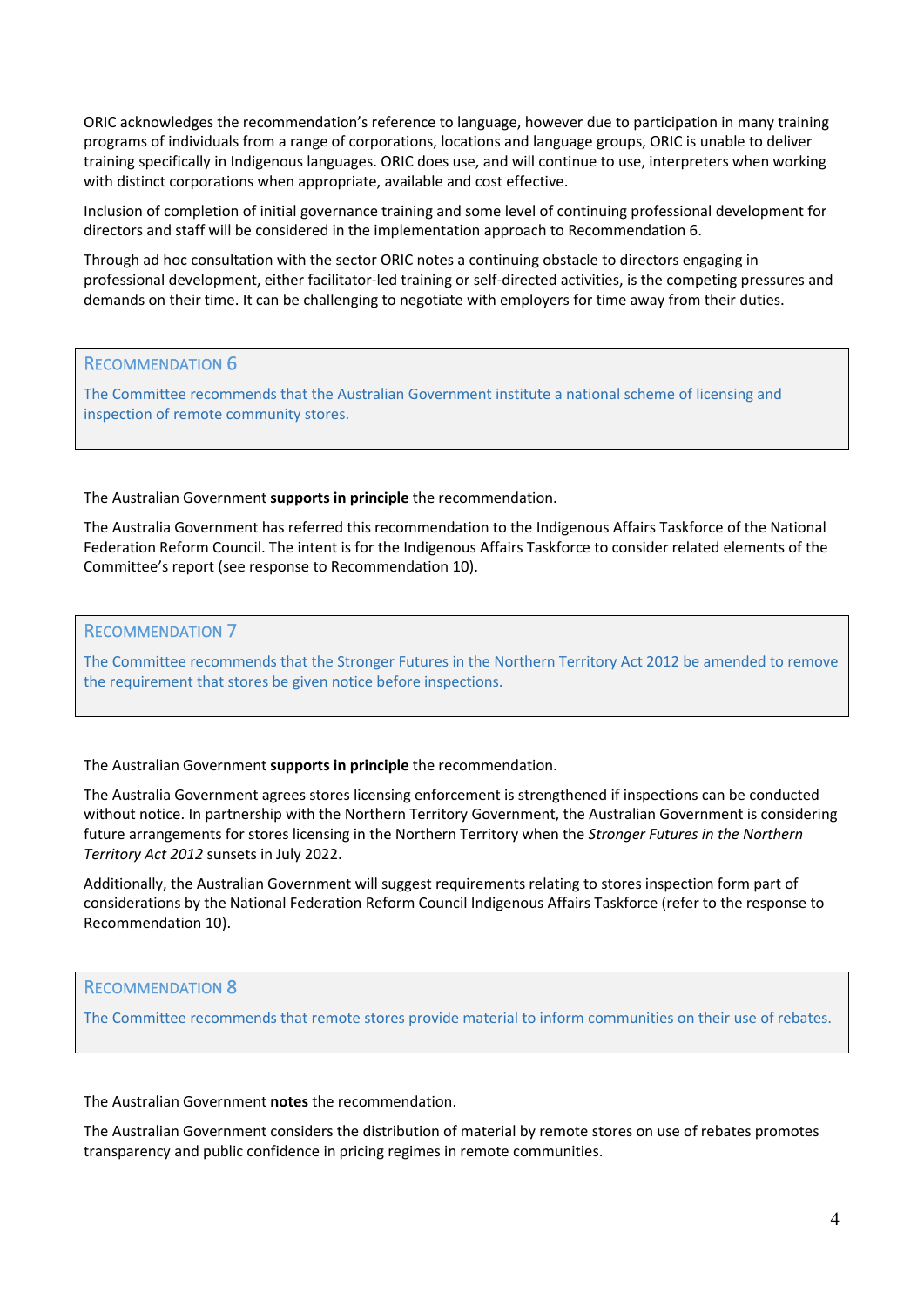The Australian Government is not able to mandate the distribution of material on rebates by remote stores. Stores and store management companies are responsible for determining their policies and procedures.

The Australian Government will encourage store management companies and independent stores to promote transparency including by providing materials to inform communities on their use of rebates.

The Australian Government will suggest requirements relating to the public provision of rebate information by stores form part of considerations by the Indigenous Affairs Taskforce of the National Federation Reform Council (refer to the response to Recommendation 10).

RECOMMENDATION 9

The Committee recommends as a means of applying competitive pressure that at the expiration of store management contracts, new contracts should ideally be open to competitive tender.

The Australian Government **notes** the recommendation.

The Australian Government agrees the opportunity to tender for remote store management contracts represents good practice and could act to increase completive pressure on prices, food quality and food security.

The Australian Government is not able to mandate competitive tendering arrangements at the expiration of store management contracts.

# RECOMMENDATION 10

The Committee recommends that the Australian Government, in partnership with the States and Territories and First Nations people, develop a strategy for food security and nutrition for remote First Nations communities.

The Australian Government **supports in principle** the recommendation.

The Australia Government has referred this recommendation to the Indigenous Affairs Taskforce of the National Federation Reform Council. The Indigenous Affairs Taskforce has agreed to develop a national strategy for priority actions on food security in remote Indigenous communities, including consideration of the underpinning support a national stores licensing regime could deliver.

The Australian Government will suggest consideration of a food security and nutrition strategy for remote First Nations communities include related recommendations of the Committee's report. These are:

- assessment of the role of a real-time price monitoring and disclosure mechanism through a point of sale data system across all remote community stores (Recommendation 2)
- completion of initial governance training and some level of continuing professional development for directors and staff as part of the national licensing scheme (Recommendation 5)
- national stores licensing scheme (Recommendation 6)
- requirements on stores inspections (Recommendation 7)
- requirements relating to the public provision of rebate information by stores (Recommendation 8)
- utility of a governance or advisory group such as the Food Security Working Group (Recommendation 11)
- community store eligibility for essential services grants (Recommendation 14).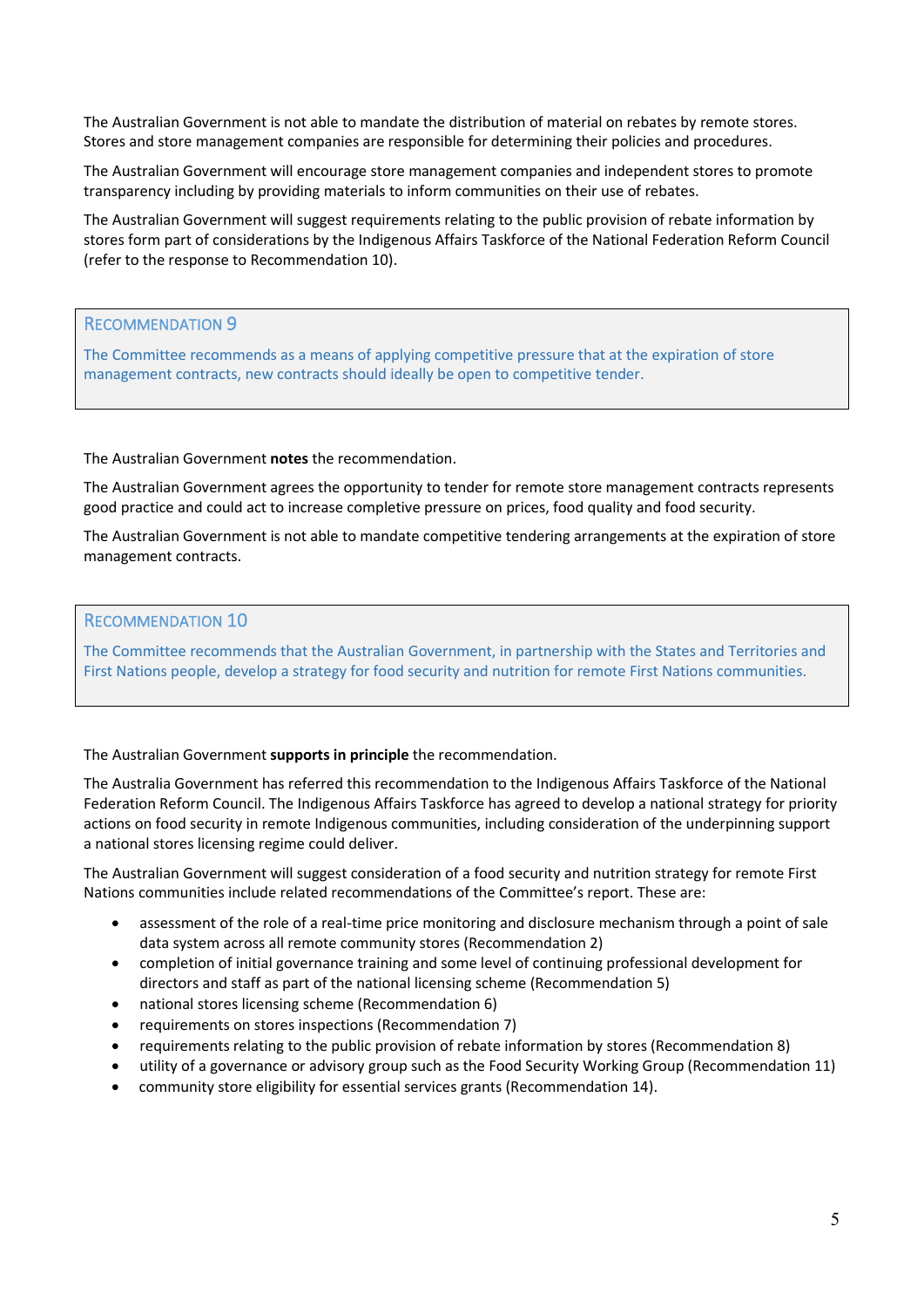# RECOMMENDATION 11

The Committee recommends that the Food Security Working Group that was established during the COVID-19 pandemic be maintained and tasked with:

1. identifying improvements to the logistics of food and grocery supply into remote communities

2. assessing the viability of warehousing greater volumes of food and groceries in more remote parts of the supply chain

3. identifying ways to improve the replenishment cycle of food and groceries in remote community stores

4. ensuring food supply during pandemics, natural disasters and seasonal changes

5. identifying ways which the major supermarket chains can help play a role in driving down food prices and guaranteeing supply for remote communities

6. identifying ways in which Outback Stores might assist independent community stores with the supply of food and grocery stock.

The Australian Government **supports in principle** the recommendation.

The Food Security Working Group (FSWG) established during the COVID-19 pandemic has been highly effective in ensuring food security in remote communities. The Australian Government supports a longer term and expanded remit for the FSWG. The National Indigenous Australians Agency consulted on this Recommendation with the FSWG members, the ACCC, the Department of Home Affairs and other relevant stakeholders. FSWG members agreed to maintain the group and amend the group's terms of reference to include points  $1 - 4$  of Recommendation 11 in May 2021.

The National Indigenous Australian Agency will continue to engage with stakeholders on points 5-6 of the Recommendation.

Consideration of the utility of a governance or advisory group such as FSWG can also take place in the context of the Indigenous Affairs Taskforce's agreement to progress Recommendation 10 (a Strategy for Food Security and Nutrition for remote First Nations communities).

#### RECOMMENDATION 12

The Committee recommends that the Australian Government support local food production in remote communities to meet food safety standards and other regulations in order to encourage the greater use of locally sourced food.

The Australian Government **supports in principle** the recommendation.

The Australian Government recognises the benefits of access to locally produced food in supporting food security and nutrition in remote communities.

There are numerous programs by the Australian Government, state and territory governments and the not-forprofit and philanthropic sector that can be accessed by communities or enterprises looking to develop local food production in remote communities. These include the Indigenous Advancement Strategy, Indigenous Business Australia and not-for-profit organisations such as Food Ladder.

Food safety enforcement is the responsibility of state and territory governments.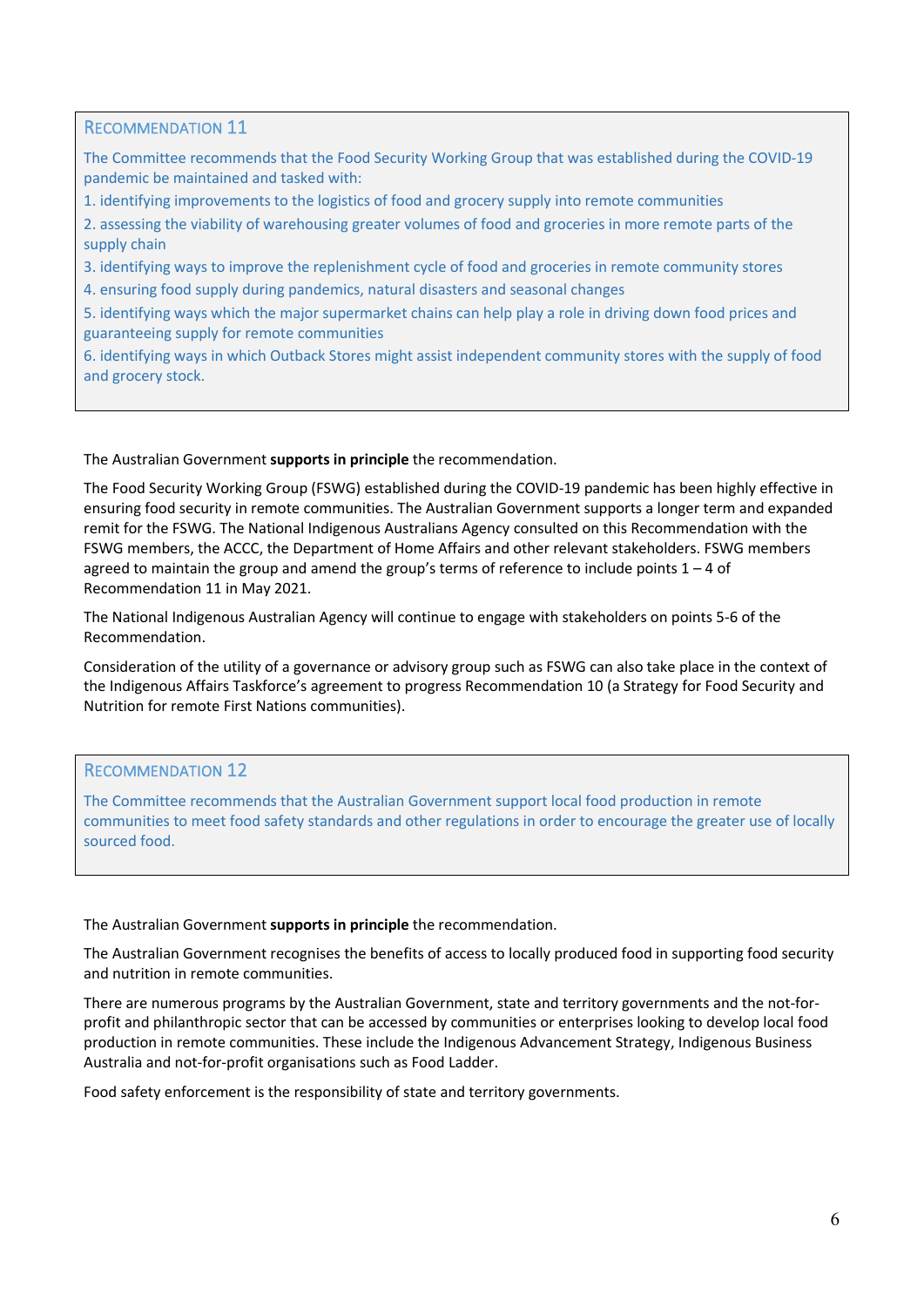# RECOMMENDATION 13

The Committee recommends that the Australian Government introduce a remote community competitive grants program, with a focus on:

1. access and continuity of power

2. improving cold and dry storage in communities promoting and supporting local food production schemes such as mobile abattoirs, fishing enterprises and community gardens.

The Australian Government **supports in principle** the recommendation.

The Australian Government is committed to supporting regional and remote Australia and has delivered significant investments focused on improving reliable, secure and cost effective power supply to communities in these regions.

In March 2019, the Government announced the \$50 million Regional and Remote Communities Reliability Fund, a competitive grants program that supports feasibility studies for microgrids in regional and remote areas. The program aims to help communities understand whether establishing a microgrid, or upgrading existing technologies which provide an off grid source of power, would better meet their electricity supply needs. For regional and remote communities, including Indigenous communities, microgrids can lower electricity bills, reduce reliance on costly diesel generation, and improve the reliability and security of electricity supply. This could lead to flow on benefits in these communities for health, education, businesses and jobs.

Under this fund, the Government has awarded over \$46 million towards 38 projects in regional and remote communities. Of these, 19 projects worth over \$22 million will assess alternative energy supply options using microgrid technologies in Indigenous communities.

Since 2016, the Government, through the Australian Renewable Energy Agency (ARENA), has invested \$138 million in grant funding to support microgrid projects including those in regional and remote locations across Australia. In the 2021-22 Budget, the Government announced an additional \$67 million towards microgrid deployments, including \$52.6 million for the Regional Australia Microgrids Pilot Program, administered by ARENA. The program opened for applications in September 2021.

The Australian Government has also agreed to provide additional support through the 2021-22 Budget to support improvements to stores and economic infrastructure in remote communities.

Grants will provide additional resources to remote communities, building on other programs by the Australian Government and state and territory governments that can be accessed.

This includes a \$5 million 2021-22 Strengthening Remote Communities – Food Security Grant targeting the continuous and sustainable supply of food and essential items in remote community stores.

It also includes a \$10 million Indigenous Land Enterprise Infrastructure Fund over two years targeted to activate economic opportunities on Indigenous held land by providing increased access for Indigenous enterprises and community organisations in remote Australia to reliable and affordable infrastructure, such as greenhouses, offgrid solar power systems, and plant and equipment to support improved water security.

# RECOMMENDATION 14

The Committee recommends that community stores be eligible to access and apply for any grants that might be available to other essential services in remote communities.

The Australian Government **notes** the recommendation.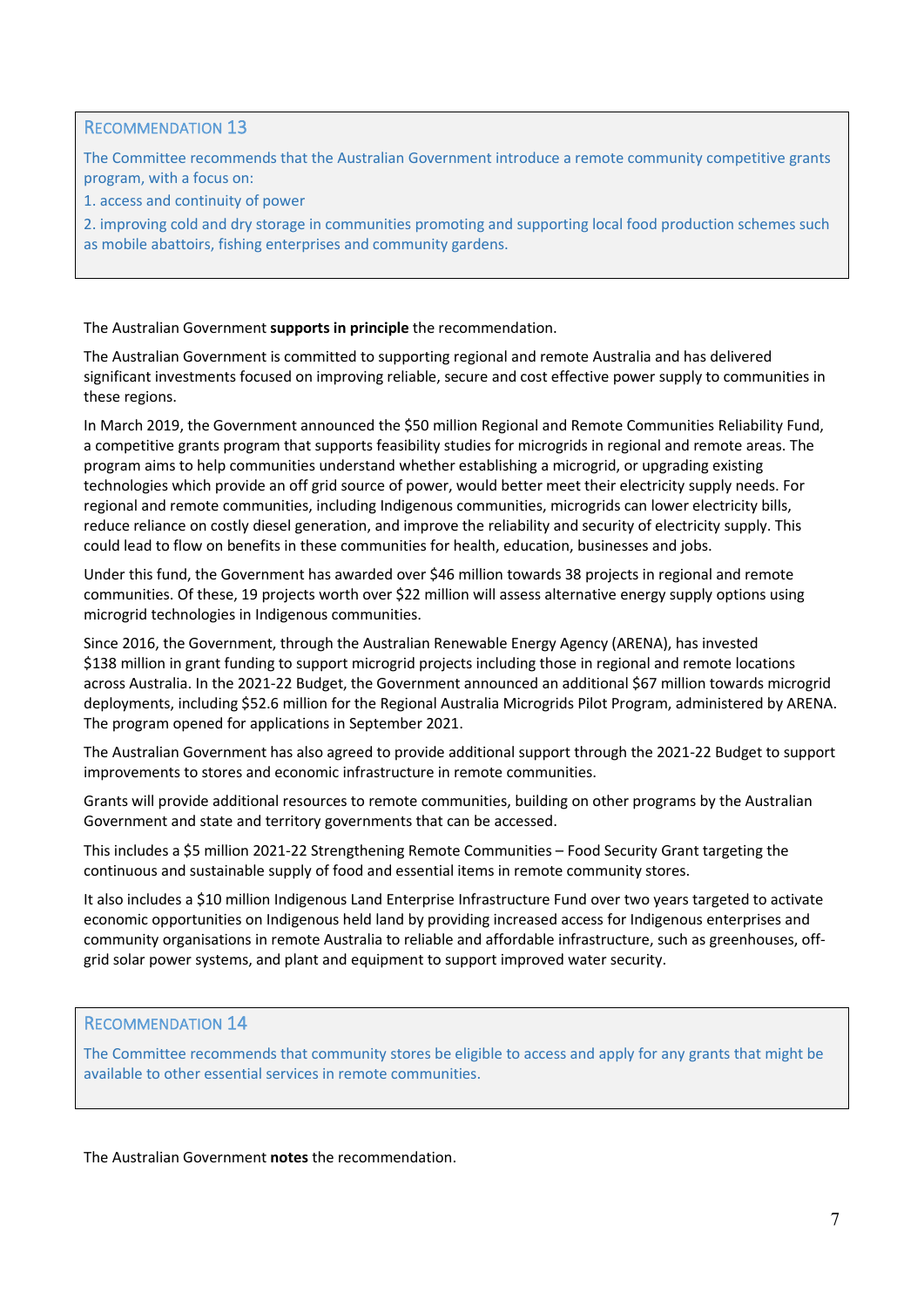The Australian Government notes 'essential services' are defined in state legislation and will suggest this recommendation form part of considerations by the Indigenous Affairs Taskforce of the National Federation Reform Council (refer to the response to Recommendation 10).

#### RECOMMENDATION 15

The Committee recommends that the Australian Government consult with the relevant State and Territory Government agencies to develop solutions to deliver reliable electricity to remote communities.

The Australian Government **supports in principle** the recommendation.

The Australian Government is negotiating bilateral agreements on energy and emissions reductions with state and territory governments. These agreements accelerate the delivery of affordable and reliable energy to consumers, while achieving emissions reductions in line with the Paris target. The Australian Government has signed agreements with New South Wales, South Australia and Tasmania.

The Australian Government is also progressing an agreement with the Government of Western Australia. Foundation projects include the South West Interconnected System (SWIS) Big Battery and the WA-based microgrids program for remote and Indigenous communities.

The Australian Government is investing \$28.5 million in Western Australian Big Battery and microgrid technologies to lower energy costs, create more jobs and boost reliable energy supply.

- The two projects will contribute an additional 0.5 million tonnes of abatement towards meeting our 2030 emissions reduction target and generate construction jobs, including jobs in Indigenous communities.
- The microgrids project will enable up to seven regional towns and remote Indigenous communities in Western Australia to replace high cost, unreliable diesel generation with an affordable energy supply they can rely on.
- Importantly, this funding will provide reliable and affordable energy solutions to remote Indigenous communities, supporting economic development, local jobs and reducing disadvantage for households.

In the 2021-22 Budget, the Australian Government also announced \$30 million to fund foundational projects to underpin an agreement with the Government of the Northern Territory. This funding will support a Big Battery for the Darwin to Katherine system and the deployment of microgrids in remote Indigenous communities. These projects will provide reliable and affordable energy solutions, including to remote Indigenous communities, supporting economic development and local jobs, and reducing disadvantage for households.

The measures in the agreements with the states and territories build on the Government's \$50 million Regional and Remote Communities Reliability Fund which is supporting 38 microgrid feasibility projects in over 110 communities across regional and remote Australia. The Government has also allocated a further \$52.6 million for grants, administered by the Australian Renewable Energy Agency, to support microgrid pilot projects in regional communities.

The Government, through the Australian Renewable Energy Agency (ARENA) has also supported innovative deployment of new technologies that increase affordability and reliability while reducing emissions in remote areas. For example, ARENA has committed \$35 million in grant funding towards the \$59 million Solar Energy Transformation Program (SETuP), jointly financed by the Northern Territory Government and managed by Power and Water Corporation (PWC). The SETuP project has developed new approaches to determining 'least cost' power system design in remote communities. The project has deployed 10 MW of solar photovoltaic (PV) generation across 25 remote Northern Territory communities, serviced by Indigenous Essential Services. Solar PV energy has partially displaced diesel generation and is delivering 15 per cent fuel savings on average. At the Nauiyu community (Daly River), a popular Northern Territory barramundi fishing location, battery storage was added to 1 MW of PV, allowing the diesel engines to be turned off during daylight hours.